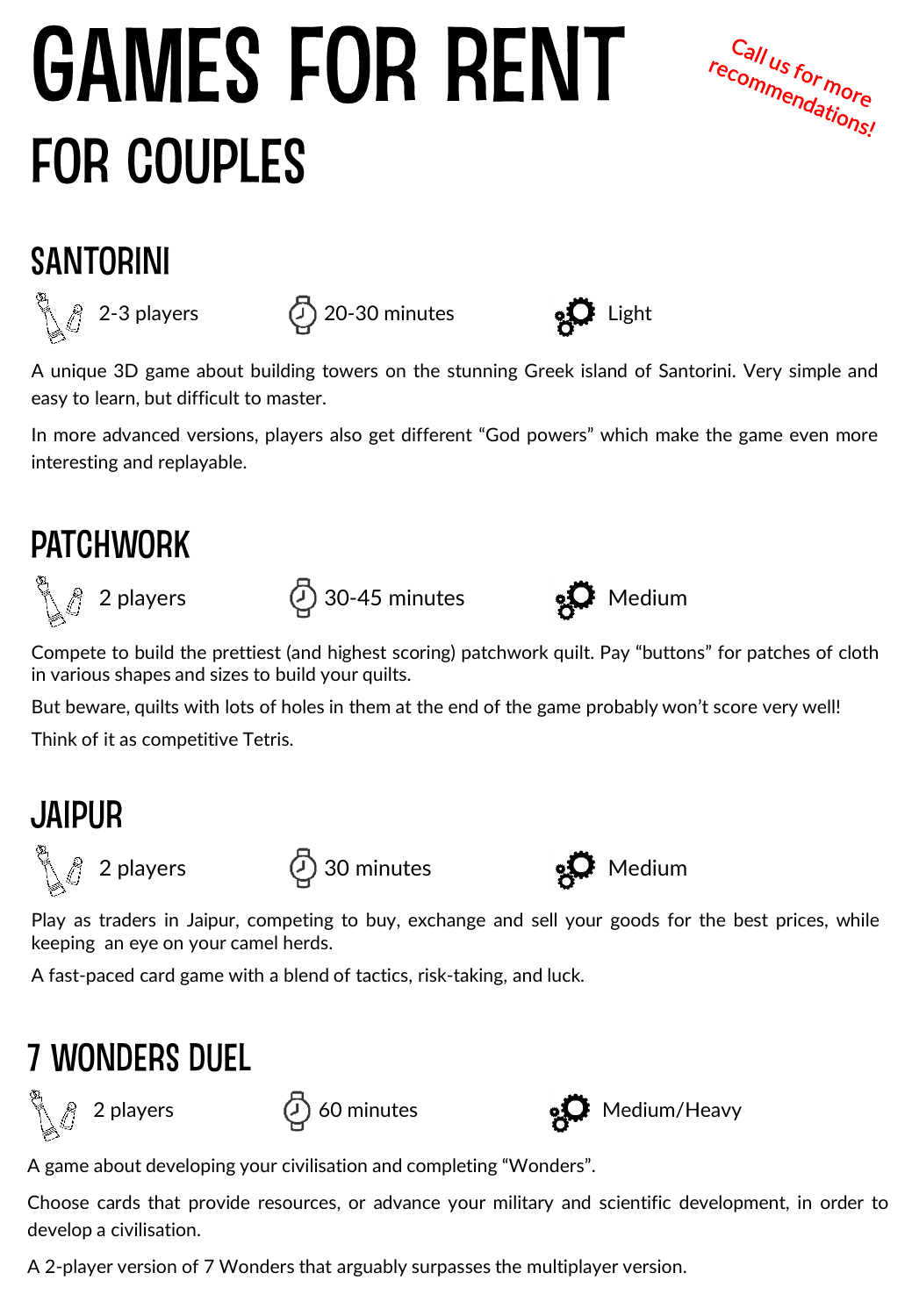# **GAMES FOR RENT FOR COMPETITIVE SOULS**



### **SURVIVE: ESCAPE FROM ATLANTIS**

 $\bigotimes_{\mathbb{Z}}$  2-4 players  $\bigoplus_{\mathbb{Z}}$  45-60 minutes  $\bigotimes_{\mathbb{Z}}$  Medium





A cutthroat game where players seek to evacuate their pieces from an island that is breaking up.

Players can either swim or use boats to travel but must avoid the sea serpents, whales and sharks which are sent their way by their fellow players!

#### **BANANAGRAMS**

 $\bigwedge_{i=1}^{\infty}$  2-8 players  $\bigoplus_{i=1}^{\infty}$  15 minutes  $\bigotimes_{i=1}^{\infty}$  Light



Like scrabble on steroids!

Using a selection of 144 letter tiles, players work independently to create their own 'crossword' faster than their opponents.

### SHERIFF OF NOTTINGHAM

 $\mathbb{Z}$  3-5 players  $\mathbb{Q}$  60 minutes  $\mathbf{S}$  Medium





Play as merchants trying to make as much money as possible by selling goods in the city of Nottingham.

Smuggling illegal goods is the fastest way to get rich. But beware the Sheriff of Nottingham who is always on the lookout for illegal goods!

### **CITADELS**





Players take on new roles each round to represent characters they hire in order to help them acquire gold and erect buildings.

Roles include the Assassin (force other players to skip their turn), Thief (steal gold from other players) and Warlord (destroy other players' buildings).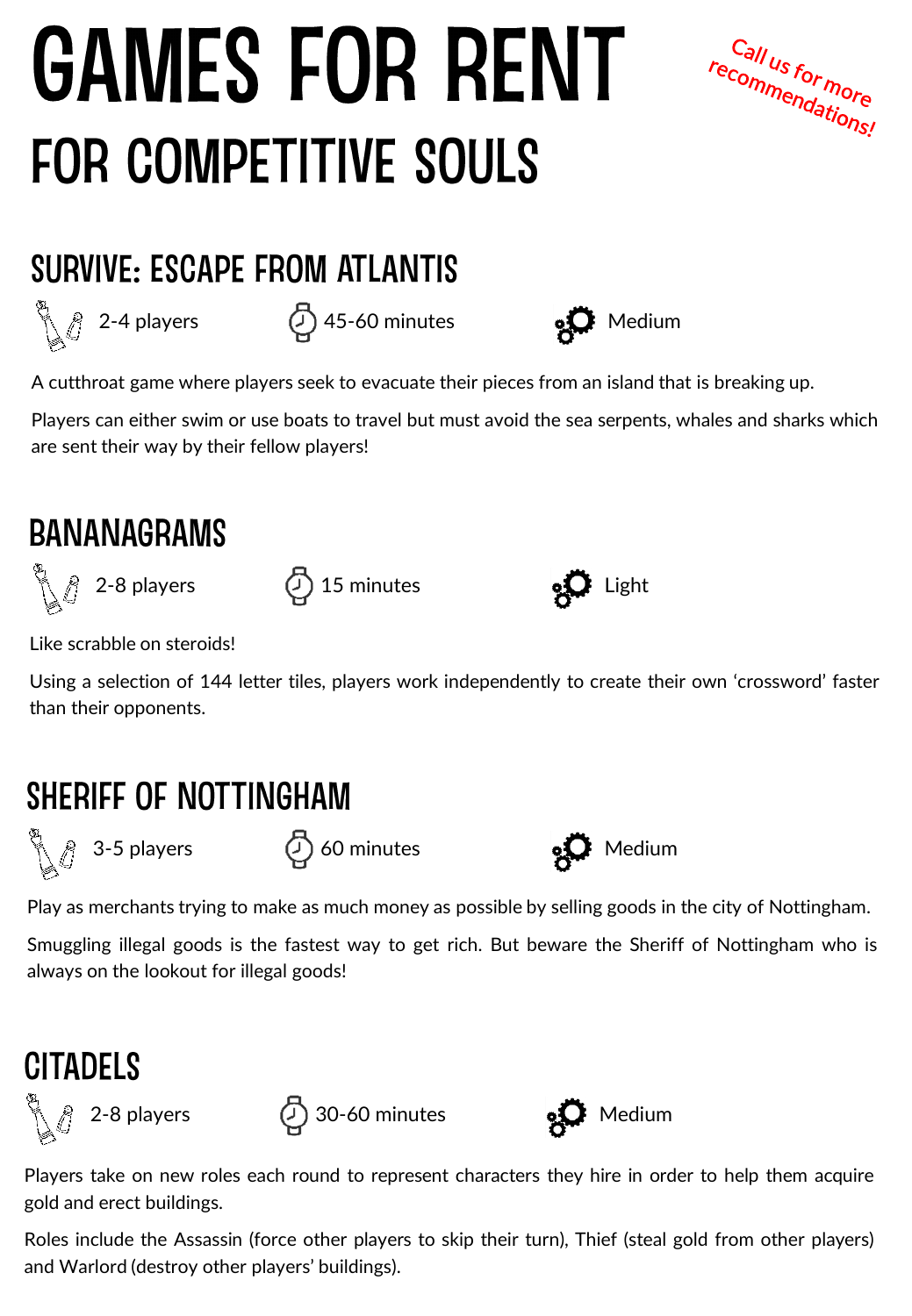# **GAMES FOR RENT FOR FAMILIES WITH KIDS**



#### TICKET TO RIDE - FIRST JOURNEY



A now-classic game about building railway routes across the country. Players collect train cards, claim routes, and try to connect cities coast-to-coast.

First Journey offers unique rules designed for a younger audience that retain the strategy, charm, and fun of the original Ticket to Ride.

#### **SLIDE QUEST**





Work together to guide the brave, rolling knight through a turbulent adventure that is lined with twists and traps! A true test of cooperation, problem solving, and dexterity!

Includes 20 levels of increasing difficulty.

#### KING OF TOKYO

 $\bigotimes_{i=1}^{\infty}$  3-6 players  $\bigoplus_{i=1}^{\infty}$  30-45 minutes  $\bigotimes_{i=1}^{\infty}$  Light (10+ years)

Play as giant monsters competing to destroy Tokyo while whacking each other, in a bid to be declared the King of Tokyo!

A Yahtzee-style dice-rolling game combining equal elements of luck and skill.

### **TABOO**







A party word game to be played in teams or 2 or more players.

Players take turns describing a word or phrase on a drawn card to their partner without using five common additional words or phrases also on the card. Fast-paced and noisy fun!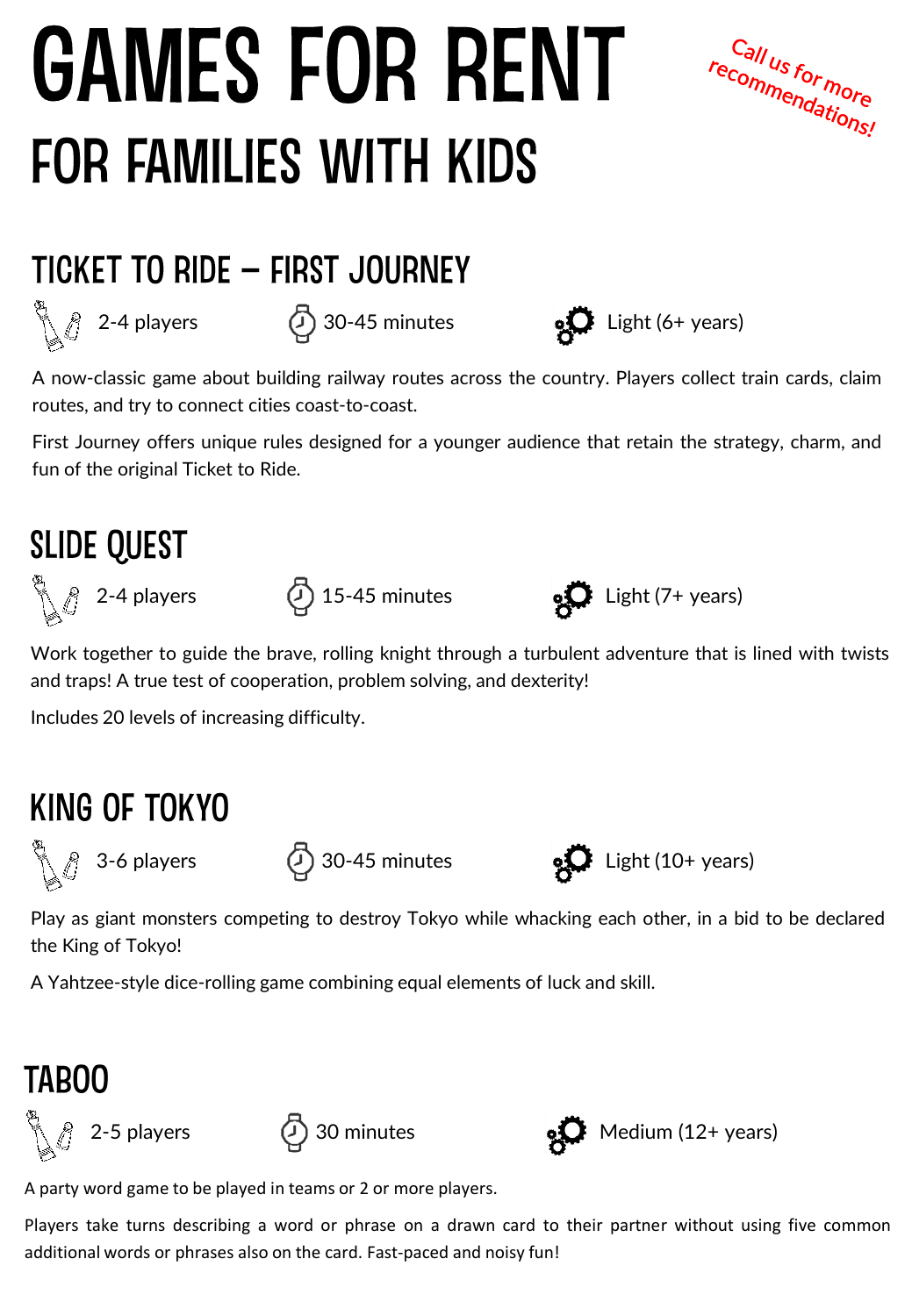### **GAMES FOR RENT** 2 PLAYER & ABSTRACT STRATEGY

| No. | Category                 | <b>Title</b>                       |
|-----|--------------------------|------------------------------------|
| 1   | 2 Player Only            | 7 Wonders Duel (2015)              |
| 2   | 2 Player Only            | 7 Wonders Duel: Pantheon Expansion |
| 3   | 2 Player Only            | Battle Line (2000)                 |
| 4   | 2 Player Only            | Chess                              |
| 5   | 2 Player Only            | Fox in the Forest (2017)           |
| 6   | 2 Player Only            | Jaipur (2009)                      |
| 7   | 2 Player Only            | Lost Cities (1999)                 |
| 8   | 2 Player Only            | Morels (2012)                      |
| 9   | 2 Player Only            | Patchwork (2014)                   |
| 10  | 2 Player Only            | Raptor (2015)                      |
| 11  | 2 Player Only            | Star Realms (2014)                 |
| 12  | 2 Player Only            | <b>Tak: University Edition</b>     |
| 13  | 2 Player Only            | Twilight Struggle (2005)           |
| 14  | <b>Abstract Strategy</b> | Azul (2017)                        |
| 15  | <b>Abstract Strategy</b> | Battle Sheep (2010)                |
| 16  | <b>Abstract Strategy</b> | <b>Blokus (2000)</b>               |
| 17  | <b>Abstract Strategy</b> | Café Fatal (2017)                  |
| 18  | <b>Abstract Strategy</b> | Dragon Castle (2017)               |
| 19  | <b>Abstract Strategy</b> | Dvonn (2001)                       |
| 20  | <b>Abstract Strategy</b> | Friday (2011)                      |
| 21  | <b>Abstract Strategy</b> | Hive (2001)                        |
| 22  | <b>Abstract Strategy</b> | Pentago                            |
| 23  | <b>Abstract Strategy</b> | Quoridor (1997)                    |
| 24  | <b>Abstract Strategy</b> | Qwirkle (2006)                     |
| 25  | <b>Abstract Strategy</b> | Sagrada (2017)                     |
| 26  | <b>Abstract Strategy</b> | Santorini (2016)                   |
| 27  | <b>Abstract Strategy</b> | Sequence (1982)                    |
| 28  | <b>Abstract Strategy</b> | Stratego (1944)                    |
| 29  | <b>Abstract Strategy</b> | Tak                                |
| 30  | <b>Abstract Strategy</b> | <b>Tiny Towns</b>                  |
| 31  | <b>Abstract Strategy</b> | Tsuro (2004)                       |
| 32  | <b>Abstract Strategy</b> | <b>YINSH (2003)</b>                |
| 33  | <b>Abstract Strategy</b> | Zendo (2001)                       |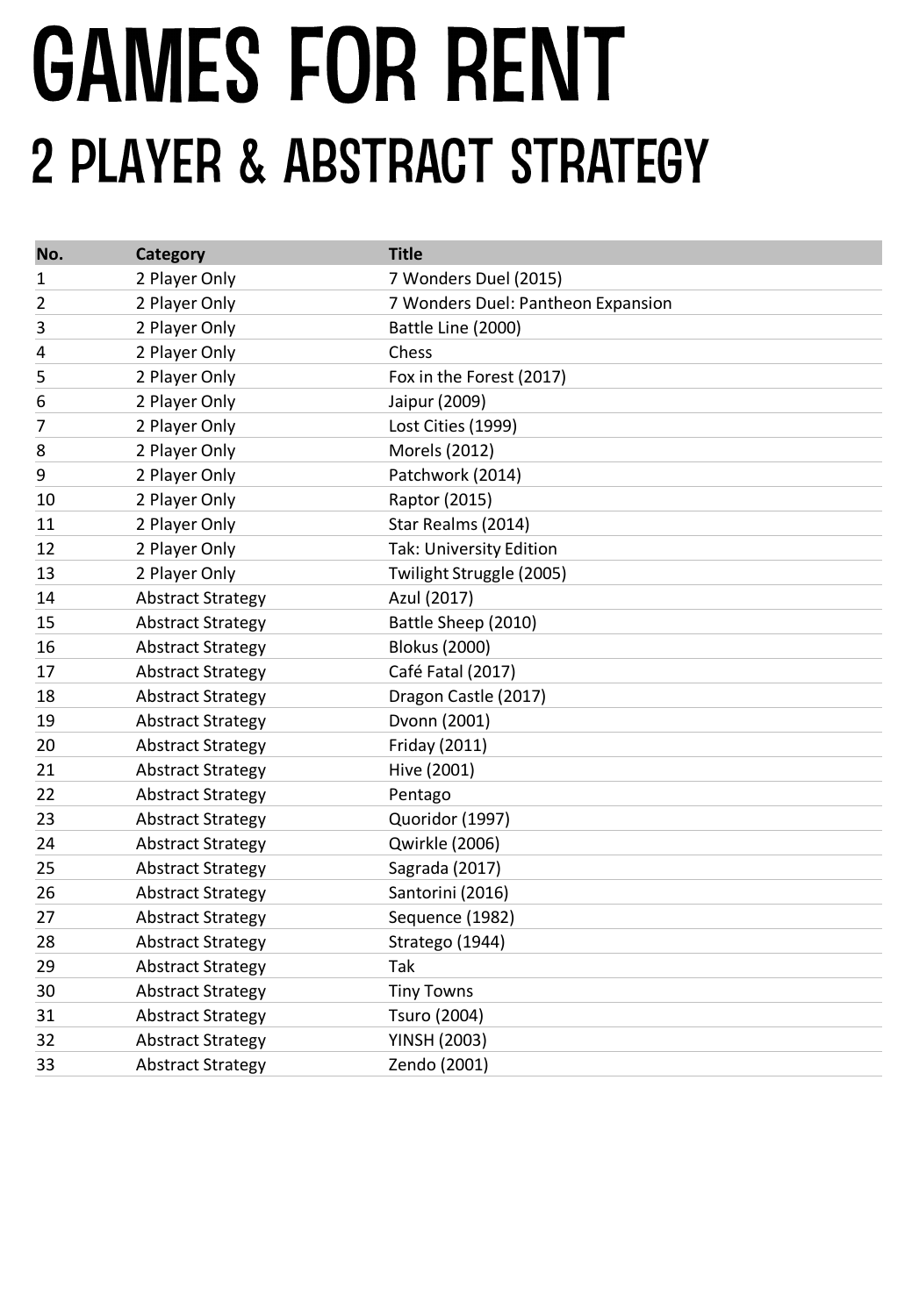# **GAMES FOR RENT BLUFFING & CLASSICS**

| No. | <b>Category</b> | <b>Title</b>                                 |
|-----|-----------------|----------------------------------------------|
| 34  | <b>Bluffing</b> | A Fake Artist Goes to New York (2012)        |
| 35  | <b>Bluffing</b> | Antidote                                     |
| 36  | <b>Bluffing</b> | Chameleon                                    |
| 37  | <b>Bluffing</b> | Coup (2012)                                  |
| 38  | <b>Bluffing</b> | Deception: Murder in Hong Kong (2014)        |
| 39  | <b>Bluffing</b> | Good Cop Bad Cop                             |
| 40  | <b>Bluffing</b> | Hail Hydra (2018)                            |
| 41  | <b>Bluffing</b> | Insider (2016)                               |
| 42  | <b>Bluffing</b> | Love Letter (2012)                           |
| 43  | <b>Bluffing</b> | Mafia De Cuba                                |
| 44  | <b>Bluffing</b> | One Night Ultimate Werewolf (2014)           |
| 45  | <b>Bluffing</b> | One Night Ultimate Werewolf: Daybreak (2015) |
| 46  | <b>Bluffing</b> | Saboteur (2004)                              |
| 47  | <b>Bluffing</b> | Saboteur 2 (2011)                            |
| 48  | <b>Bluffing</b> | Salem 1692 (2015)                            |
| 49  | <b>Bluffing</b> | Secret Hitler                                |
| 50  | <b>Bluffing</b> | Sheriff of Nottingham (2014)                 |
| 51  | <b>Bluffing</b> | Spyfall                                      |
| 52  | <b>Bluffing</b> | Spyfall 2 (2014)                             |
| 53  | <b>Bluffing</b> | The Resistance (2009)                        |
| 54  | <b>Bluffing</b> | The Resistance: Avalon (2012)                |
| 55  | <b>Bluffing</b> | Tortuga 1667 (2017)                          |
| 56  | <b>Bluffing</b> | V-Virus                                      |
| 57  | Classics        | Backgammon                                   |
| 58  | Classics        | Battleship (1931)                            |
| 59  | Classics        | Checkers (1150)                              |
| 60  | Classics        | <b>Chinese Chess</b>                         |
| 61  | Classics        | Connect Four (1974)                          |
| 62  | Classics        | Draughts & Flying Chess                      |
| 63  | Classics        | <b>Guess Who (1979)</b>                      |
| 64  | Classics        | Mastermind                                   |
| 65  | Classics        | Monopoly Deal Card Game (2008)               |
| 66  | Classics        | Monopoly: Stranger Things                    |
| 67  | Classics        | Monopoly: Ultimate Banking                   |
| 68  | Classics        | Old Maid                                     |
| 69  | Classics        | Pick Up Sticks                               |
| 70  | Classics        | Risk: Star Wars Edition (2015)               |
| 71  | Classics        | Scrabble                                     |
| 72  | Classics        | Snap                                         |
| 73  | Classics        | Sorry!                                       |
| 74  | Classics        | The Game of Life (1960)                      |
| 75  | Classics        | <b>Yahtzee (1956)</b>                        |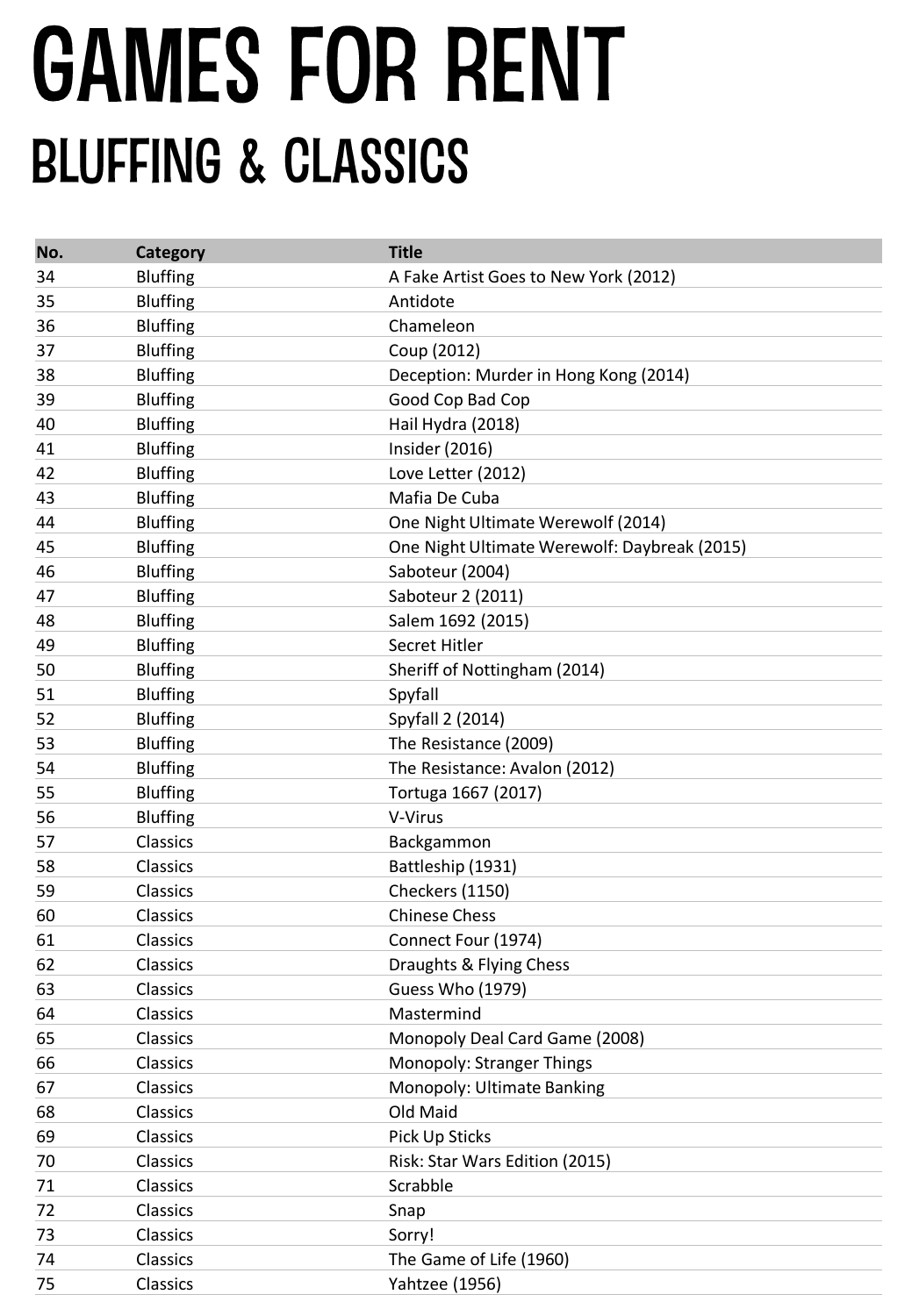## **GAMES FOR RENT COOPERATIVE AND DEXTERITY**

| No. | Category    | <b>Title</b>                                            |
|-----|-------------|---------------------------------------------------------|
| 76  | Cooperative | 5-Minute Dungeon (2017)                                 |
| 77  | Cooperative | Betrayal at House on the Hill (2004)                    |
| 78  | Cooperative | Castle Panic (2009)                                     |
| 79  | Cooperative | Dead of Winter: A Crossroads Game (2014)                |
| 80  | Cooperative | Flash Point: Fire Rescue (2011)                         |
| 81  | Cooperative | Forbidden Desert (2013)                                 |
| 82  | Cooperative | Forbidden Island (2010)                                 |
| 83  | Cooperative | Grizzled (2015)                                         |
| 84  | Cooperative | Hanabi (2010)                                           |
| 85  | Cooperative | Magic Maze: Maximum Security (2017)                     |
| 86  | Cooperative | Magic Maze (2017)                                       |
| 87  | Cooperative | Munchkin Panic                                          |
| 88  | Cooperative | Mysterium (2015)                                        |
| 89  | Cooperative | Pandemic (2008)                                         |
| 90  | Cooperative | Pandemic: The Cure (2014)                               |
| 91  | Cooperative | Robinson Crusoe: Adventures on the Cursed Island (2012) |
| 92  | Cooperative | Survive: Escape from Atlantis! (1982)                   |
| 93  | Cooperative | The Mind Card Game                                      |
| 94  | Dexterity   | Animal Upon Animal (2005)                               |
| 95  | Dexterity   | Click Clack Lumberjack                                  |
| 96  | Dexterity   | Click Clack Lumberjack                                  |
| 97  | Dexterity   | <b>Crocodile Dentist</b>                                |
| 98  | Dexterity   | Dino Party                                              |
| 99  | Dexterity   | Drop It                                                 |
| 100 | Dexterity   | Flick 'em Up! (2015)                                    |
| 101 | Dexterity   | Jenga                                                   |
| 102 | Dexterity   | Jenga Pass Challenge                                    |
| 103 | Dexterity   | Junk Art (2016)                                         |
| 104 | Dexterity   | Klask                                                   |
| 105 | Dexterity   | Lift It! (2012)                                         |
| 106 | Dexterity   | Loopin' Chewie                                          |
| 107 | Dexterity   | Menara                                                  |
| 108 | Dexterity   | Protect the Penguin                                     |
| 109 | Dexterity   | Rhino Hero (2011)                                       |
| 110 | Dexterity   | <b>Riff Raff (2012)</b>                                 |
| 111 | Dexterity   | Slide Quest                                             |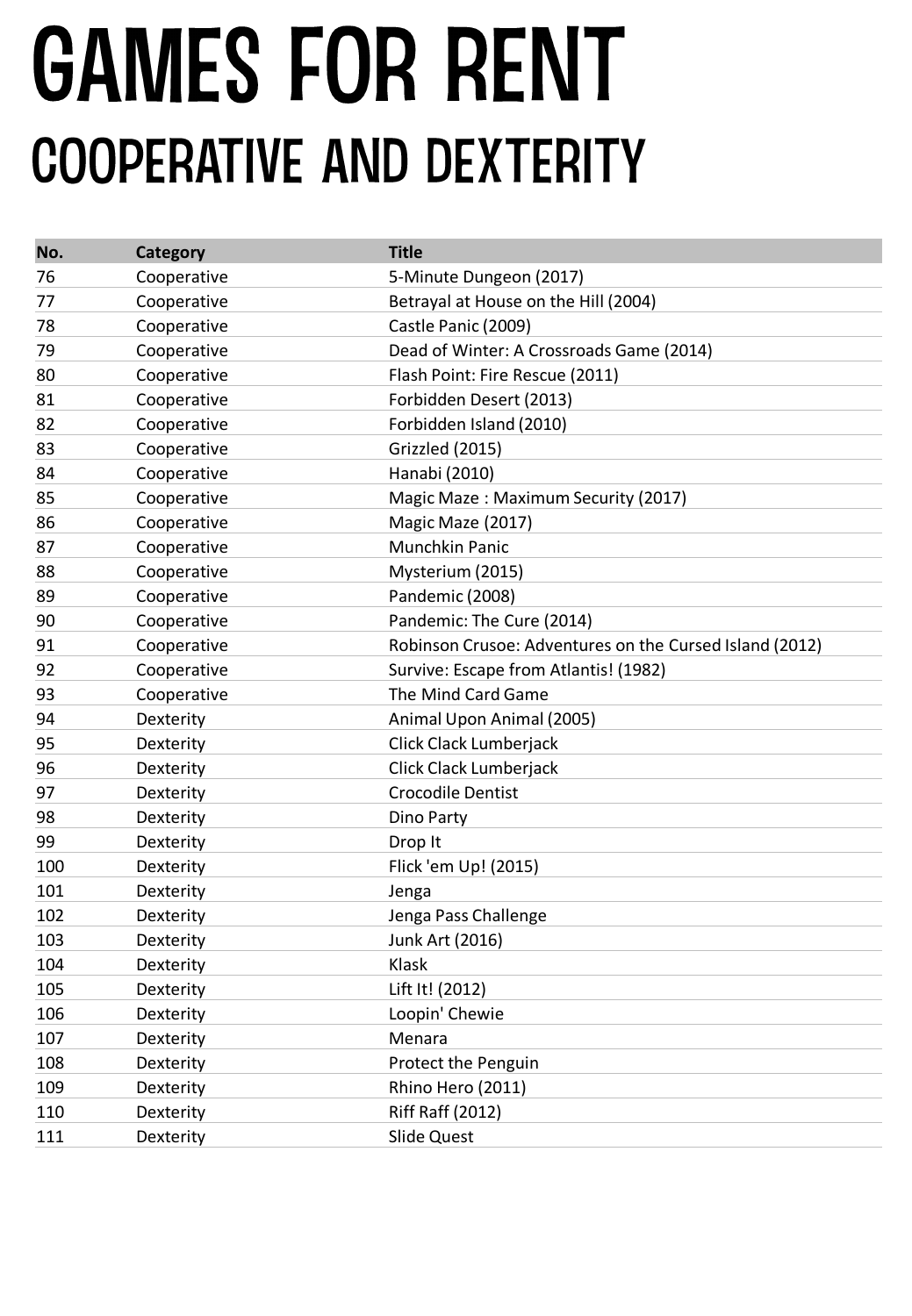## **GAMES FOR RENT LIGHT & MEDIUM STRATEGY**

| No. | Category               | <b>Title</b>                                       |
|-----|------------------------|----------------------------------------------------|
| 112 | Kids                   | Cardline: Animals (2012)                           |
| 113 | Kids                   | Dr. Eureka                                         |
| 114 | Kids                   | My First Stone Age                                 |
| 115 | Kids                   | Outfoxed!                                          |
| 116 | Kids                   | Ticket to Ride: My First Journey                   |
| 117 | Light Strategy         | BANG! The Dice Game (2013)                         |
| 118 | <b>Light Strategy</b>  | Coloretto (2003)                                   |
| 119 | <b>Light Strategy</b>  | Dragonwood (2015)                                  |
| 120 | <b>Light Strategy</b>  | Dungeon Mayhem                                     |
| 121 | <b>Light Strategy</b>  | For Sale (1997)                                    |
| 122 | <b>Light Strategy</b>  | Go Nuts for Donuts! (2017)                         |
| 123 | <b>Light Strategy</b>  | King of Tokyo (2011)                               |
| 124 | <b>Light Strategy</b>  | Kingdomino                                         |
| 125 | <b>Light Strategy</b>  | Let's Make a Bus Route                             |
| 126 | <b>Light Strategy</b>  | Machi Koro (2012)                                  |
| 127 | <b>Light Strategy</b>  | Munchkin (2001)                                    |
| 128 | <b>Light Strategy</b>  | Red7 (2014)                                        |
| 129 | <b>Light Strategy</b>  | Space Base                                         |
| 130 | <b>Light Strategy</b>  | Sushi Go Party                                     |
| 131 | <b>Light Strategy</b>  | Ticket to Ride (2004)                              |
| 132 | Light Strategy         | Ticket to Ride: Asia                               |
| 133 | <b>Light Strategy</b>  | Ticket to Ride: Europe (2005)                      |
| 134 | <b>Light Strategy</b>  | Ticket to Ride: Nordic Countries (2007)            |
| 135 | <b>Light Strategy</b>  | Tiki Topple (2008)                                 |
| 136 | <b>Medium Strategy</b> | 7 Wonders (2010)                                   |
| 137 | <b>Medium Strategy</b> | Arboretum                                          |
| 138 | <b>Medium Strategy</b> | Barenpark (2017)                                   |
| 139 | <b>Medium Strategy</b> | <b>Biblios (2007)</b>                              |
| 140 | <b>Medium Strategy</b> | Bohnanza (1997)                                    |
| 141 | <b>Medium Strategy</b> | Broom Service (2015)                               |
| 142 | <b>Medium Strategy</b> | Bunny Kingdom (2017)                               |
| 143 | <b>Medium Strategy</b> | Camel Up (2014)                                    |
| 144 | <b>Medium Strategy</b> | Captain Sonar (2016)                               |
| 145 | <b>Medium Strategy</b> | Carcassonne                                        |
| 146 | <b>Medium Strategy</b> | Carcassonne: Traders and Builders Expansion (2003) |
| 147 | <b>Medium Strategy</b> | Catan (1995)                                       |
| 148 | <b>Medium Strategy</b> | Catan: Cities & Knights (1998)                     |
| 149 | <b>Medium Strategy</b> | Century Spice Road                                 |
| 150 | <b>Medium Strategy</b> | Citadels (2000)                                    |
| 151 | <b>Medium Strategy</b> | Clank! In Space! (2017)                            |
| 152 | <b>Medium Strategy</b> | Clank!: A Deck-Building Adventure (2016)           |
| 153 | <b>Medium Strategy</b> | <b>Coldwater Crown</b>                             |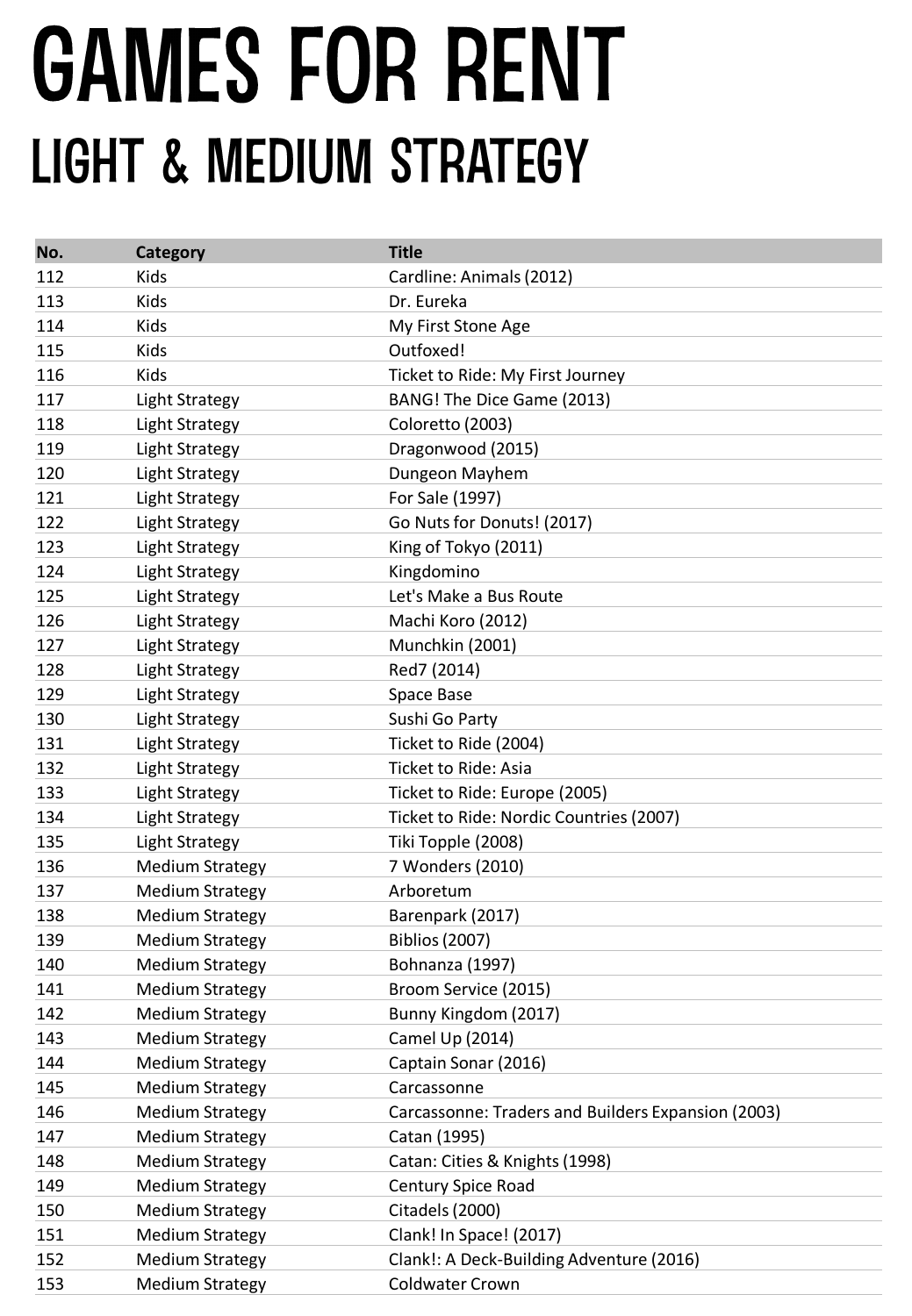## GAMES FOR RENT **MEDIUM STRATEGY (CON'TD)**

| No. | <b>Category</b>        | <b>Title</b>                                |
|-----|------------------------|---------------------------------------------|
| 154 | <b>Medium Strategy</b> | Colt Express (2014)                         |
| 155 | <b>Medium Strategy</b> | Cottage Garden (2016)                       |
| 156 | <b>Medium Strategy</b> | CV (2013)                                   |
| 157 | <b>Medium Strategy</b> | Dice Forge (2017)                           |
| 158 | <b>Medium Strategy</b> | Dominion (2008)                             |
| 159 | <b>Medium Strategy</b> | Dominion: Prosperity (2010)                 |
| 160 | <b>Medium Strategy</b> | Dominion: Seaside (2009)                    |
| 161 | <b>Medium Strategy</b> | Fabled Fruit (2016)                         |
| 162 | <b>Medium Strategy</b> | Galaxy Trucker (2007)                       |
| 163 | <b>Medium Strategy</b> | Herbalism (2017)                            |
| 164 | <b>Medium Strategy</b> | Imhotep (2016)                              |
| 165 | <b>Medium Strategy</b> | Imperial Settlers (2014)                    |
| 166 | <b>Medium Strategy</b> | Jamaica (2007)                              |
| 167 | <b>Medium Strategy</b> | Karuba (2015)                               |
| 168 | <b>Medium Strategy</b> | Mission: Red Planet (Second Edition) (2015) |
| 169 | <b>Medium Strategy</b> | Modern Art (1992)                           |
| 170 | <b>Medium Strategy</b> | Not Alone (2016)                            |
| 171 | <b>Medium Strategy</b> | Photosynthesis (2017)                       |
| 172 | <b>Medium Strategy</b> | Potion Explosion (2015)                     |
| 173 | <b>Medium Strategy</b> | Queendomino (2017)                          |
| 174 | <b>Medium Strategy</b> | Smash Up (2012)                             |
| 175 | <b>Medium Strategy</b> | Splendor (2014)                             |
| 176 | <b>Medium Strategy</b> | Takenoko (2011)                             |
| 177 | <b>Medium Strategy</b> | <b>Takenoko Chibis</b>                      |
| 178 | <b>Medium Strategy</b> | The Quest for El Dorado (2017)              |
| 179 | <b>Medium Strategy</b> | <b>Tokaido (2012)</b>                       |
| 180 | <b>Medium Strategy</b> | Wingspan (2019)                             |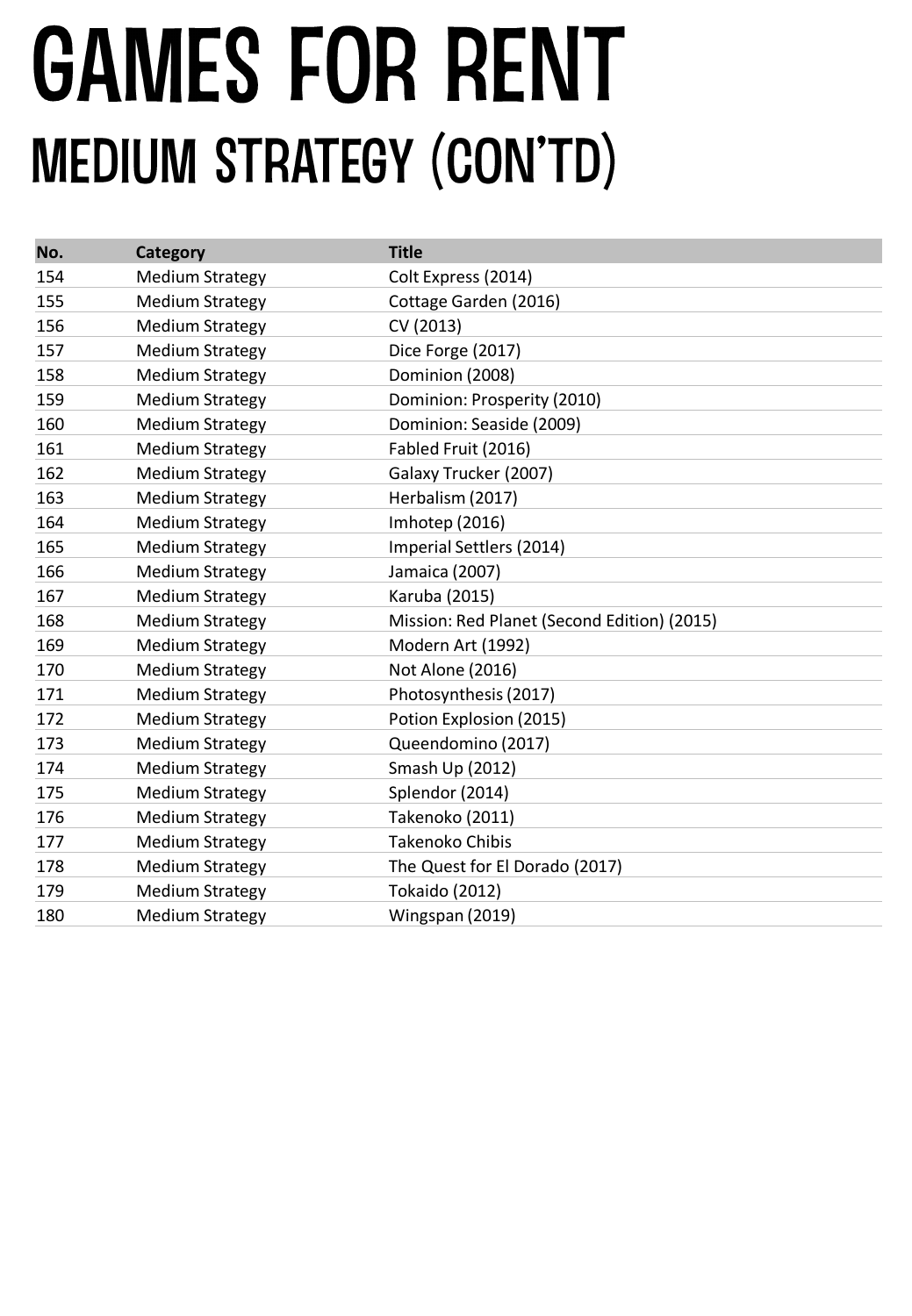# GAMES FOR RENT **HEAVY STRATEGY**

| No. | Category              | <b>Title</b>                                              |
|-----|-----------------------|-----------------------------------------------------------|
| 181 | <b>Heavy Strategy</b> | A Game of Thrones: The Board Game (Second Edition) (2011) |
| 182 | <b>Heavy Strategy</b> | Above and Below (2015)                                    |
| 183 | <b>Heavy Strategy</b> | Acquire (1964)                                            |
| 184 | <b>Heavy Strategy</b> | Age of Empires III: The Age of Discovery                  |
| 185 | <b>Heavy Strategy</b> | Agricola (2007)                                           |
| 186 | <b>Heavy Strategy</b> | Alhambra (2003)                                           |
| 187 | <b>Heavy Strategy</b> | Castles of Mad King Ludwig (2014)                         |
| 188 | <b>Heavy Strategy</b> | Caylus (2005)                                             |
| 189 | <b>Heavy Strategy</b> | City of Thieves                                           |
| 190 | <b>Heavy Strategy</b> | Concordia (2013)                                          |
| 191 | <b>Heavy Strategy</b> | Cosmic Encounter (2008)                                   |
| 192 | <b>Heavy Strategy</b> | Downforce (2017)                                          |
| 193 | <b>Heavy Strategy</b> | Ethnos                                                    |
| 194 | <b>Heavy Strategy</b> | Five Tribes (2014)                                        |
| 195 | <b>Heavy Strategy</b> | Great Western Trail (2016)                                |
| 196 | <b>Heavy Strategy</b> | Indigo (2012)                                             |
| 197 | <b>Heavy Strategy</b> | Isle of Skye: From Chieftain to King (2015)               |
| 198 | <b>Heavy Strategy</b> | Istanbul (2014)                                           |
| 199 | <b>Heavy Strategy</b> | Kemet (2012)                                              |
| 200 | <b>Heavy Strategy</b> | Keyflower (2012)                                          |
| 201 | <b>Heavy Strategy</b> | Kingsburg (Second Edition) (2017)                         |
| 202 | <b>Heavy Strategy</b> | Le Havre (2008)                                           |
| 203 | <b>Heavy Strategy</b> | Legendary: A Marvel Deck Building Game (2012)             |
| 204 | <b>Heavy Strategy</b> | Lords of Waterdeep (2012)                                 |
| 205 | <b>Heavy Strategy</b> | Memoir '44 (2004)                                         |
| 206 | <b>Heavy Strategy</b> | Neuroshima Hex! (2006)                                    |
| 207 | <b>Heavy Strategy</b> | Orléans (2014)                                            |
| 208 | <b>Heavy Strategy</b> | Power Grid (2004)                                         |
| 209 | <b>Heavy Strategy</b> | Puerto Rico (2002)                                        |
| 210 | <b>Heavy Strategy</b> | Ra (1999)                                                 |
| 211 | <b>Heavy Strategy</b> | Roll for the Galaxy (2014)                                |
| 212 | <b>Heavy Strategy</b> | San Juan (2004)                                           |
| 213 | <b>Heavy Strategy</b> | Scotland Yard (1983)                                      |
| 214 | <b>Heavy Strategy</b> | Shadows over Camelot (2005)                               |
| 215 | <b>Heavy Strategy</b> | Small World (2009)                                        |
| 216 | <b>Heavy Strategy</b> | Summoner Wars: Alliances Master Set (2015)                |
| 217 | <b>Heavy Strategy</b> | Terra Mystica (2012)                                      |
| 218 | <b>Heavy Strategy</b> | Terraforming Mars (2016)                                  |
| 219 | <b>Heavy Strategy</b> | The Castles of Burgundy (2011)                            |
| 220 | <b>Heavy Strategy</b> | Through the Ages: A New Story of Civilization (2015)      |
| 221 | <b>Heavy Strategy</b> | Thurn and Taxis (2006)                                    |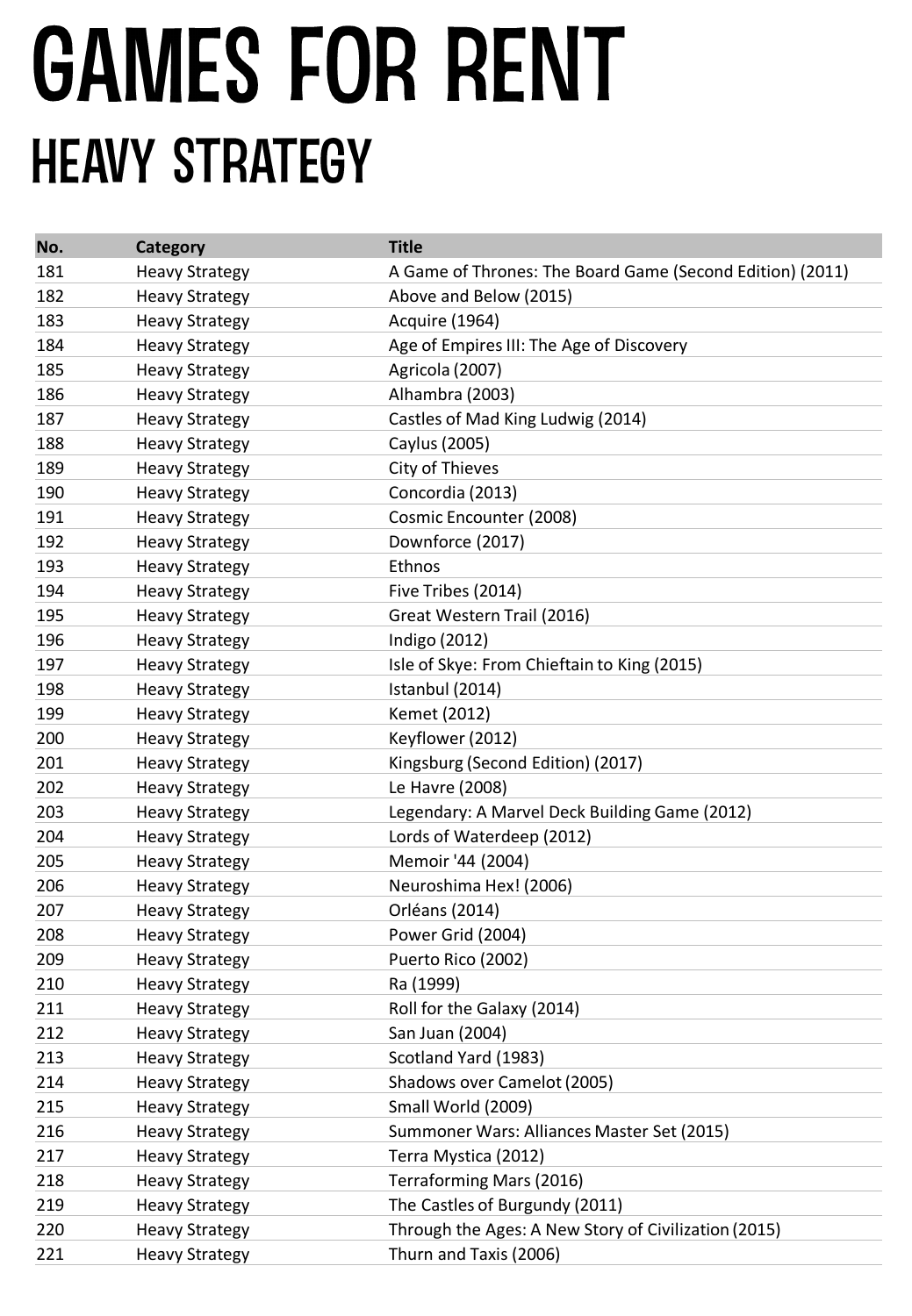# **GAMES FOR RENT WORD/TRIVIA**

| No. | Category    | <b>Title</b>                                        |
|-----|-------------|-----------------------------------------------------|
| 222 | Word/Trivia | Bananagrams (2006)                                  |
| 223 | Word/Trivia | <b>Boggle</b>                                       |
| 224 | Word/Trivia | Codenames (2015)                                    |
| 225 | Word/Trivia | Codenames Disney (2017)                             |
| 226 | Word/Trivia | Codenames: Duet                                     |
| 227 | Word/Trivia | Codenames: Marvel (2017)                            |
| 228 | Word/Trivia | <b>Codenames: Pictures</b>                          |
| 229 | Word/Trivia | CrossTalk (2017)                                    |
| 230 | Word/Trivia | Decrypto (2018)                                     |
| 231 | Word/Trivia | Letter Tycoon (2015)                                |
| 232 | Word/Trivia | Once Upon a Time: The Storytelling Card Game (1993) |
| 233 | Word/Trivia | Pictopia Harry Potter                               |
| 234 | Word/Trivia | Pictopia Disney (2014)                              |
| 235 | Word/Trivia | Spit It Out! (2015)                                 |
| 236 | Word/Trivia | Trivial Pursuit (1981)                              |
| 237 | Word/Trivia | <b>Trivial Pursuit Harry Potter</b>                 |
| 238 | Word/Trivia | Word on the Street (2009)                           |
| 239 | Word/Trivia | Word Slam (2016)                                    |
| 240 | Word/Trivia | Wordsy (2017)                                       |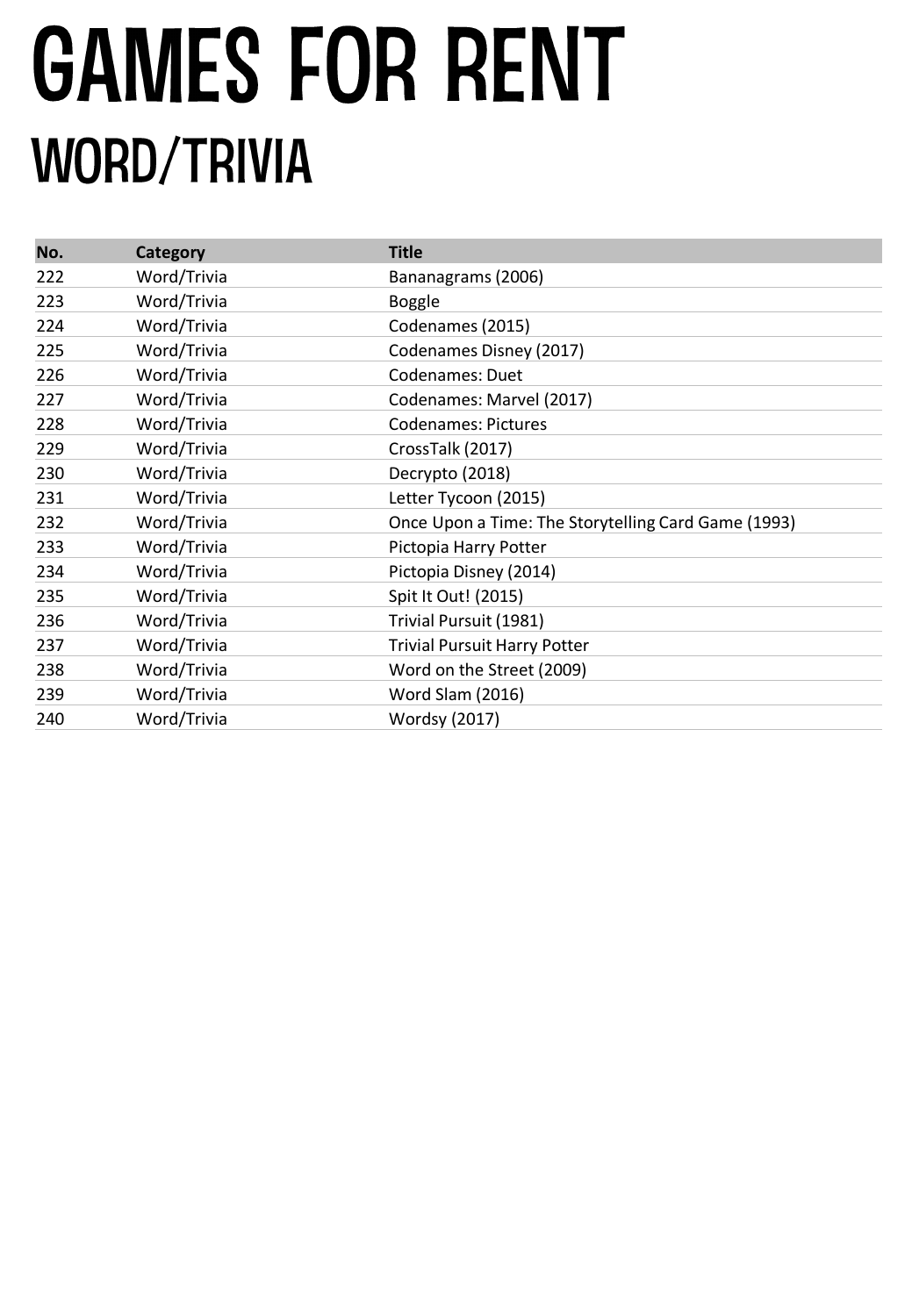# **GAMES FOR RENT PARTY GAMES**

| No. | Category | <b>Title</b>                            |
|-----|----------|-----------------------------------------|
| 241 | Party    | 5 Second Rule (2010)                    |
| 242 | Party    | 5 Second Rule Uncensored (2016)         |
| 243 | Party    | 6 nimmt! (1994)                         |
| 244 | Party    | Anomia (2010)                           |
| 245 | Party    | Apples to Apples (1999)                 |
| 246 | Party    | Apples to Apples Disney Edition         |
| 247 | Party    | Balderdash (1984)                       |
| 248 | Party    | BANG! (2002)                            |
| 249 | Party    | Bears! (2011)                           |
| 250 | Party    | Box of Lies                             |
| 251 | Party    | <b>Buzzwords</b>                        |
| 252 | Party    | <b>Cards Against Humanity</b>           |
| 253 | Party    | Cards Against Humanity: For Her         |
| 254 | Party    | Cash N Guns                             |
| 255 | Party    | Concept (2013)                          |
| 256 | Party    | CoolCats & AssHats (2016)               |
| 257 | Party    | Cranium (1998)                          |
| 258 | Party    | Deep Sea Adventure (2014)               |
| 259 | Party    | <b>Deluxe Pit</b>                       |
| 260 | Party    | Disturbed Friends (2015)                |
| 261 | Party    | Dixit, including expansions (2008)      |
| 262 | Party    | <b>Exploding Kittens</b>                |
| 263 | Party    | <b>Exploding Kittens: NSFW Edition</b>  |
| 264 | Party    | <b>Family Feud</b>                      |
| 265 | Party    | Funemployed (2014)                      |
| 266 | Party    | Ghost Blitz (2010)                      |
| 267 | Party    | Grandpa Beck's Cover Your Assets (2011) |
| 268 | Party    | Hit or Miss (2006)                      |
| 269 | Party    | <b>Hot Seat</b>                         |
| 270 | Party    | Ice Cool (2016)                         |
| 271 | Party    | <b>Imagine (2015)</b>                   |
| 272 | Party    | Imploding Kittens (2016)                |
| 273 | Party    | Joking Hazard (2016)                    |
| 274 | Party    | Jungle Speed Safari (2013)              |
| 275 | Party    | Just One                                |
| 276 | Party    | Linkee (2012)                           |
| 277 | Party    | Memoarrr! (2017)                        |
| 278 | Party    | Minuscule (2014)                        |
| 279 | Party    | Monikers (2015)                         |
| 280 | Party    | Never Have I Ever (2014)                |
| 281 | Party    | No Thanks! (2004)                       |
| 282 | Party    | Pictomania                              |